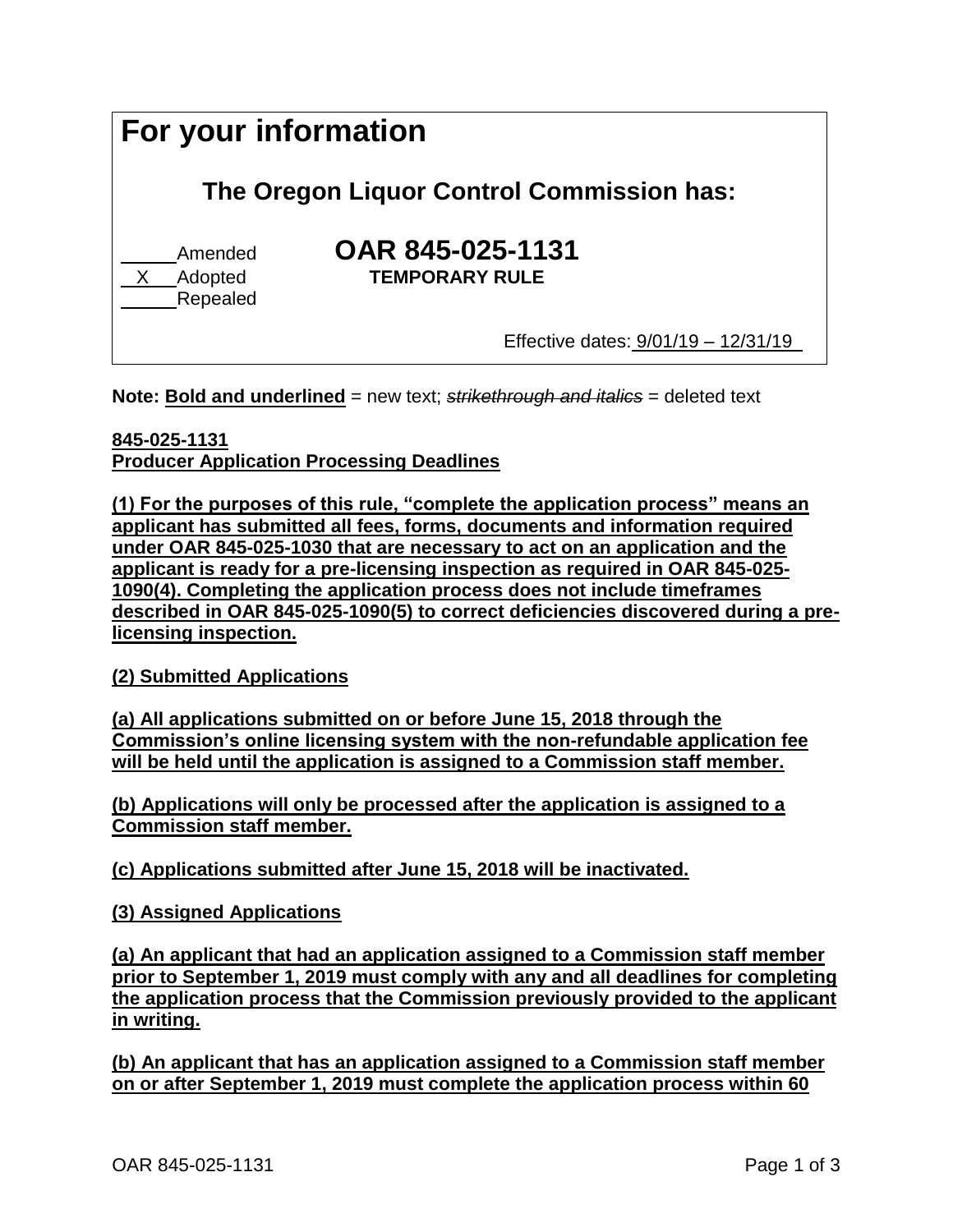**calendar days of the Commission notifying the applicant that the application has been assigned.** 

**(c) If the applicant does not complete the application process within 60 calendar days, the application will be unassigned and placed on hold as described in subsection (4)(b) of this rule.**

**(d) If the Commission discovers a potential basis to deny the license that requires further investigation, the applicant is not subject to the deadline described in (3)(b) above. The Commission will communicate any new deadlines to the applicant in writing.** 

**(4) Applications on Hold**

**(a) Applications placed on hold prior to September 1, 2019**

**(A) Before an application that was previously placed on hold is assigned to a Commission staff member, applicants must provide to the Commission all requested documents and information by the deadline previously communicated in writing by the Commission.**

**(B) If the applicant provides all requested documents and information by its deadline previously communicated by the Commission, the application will be assigned and the applicant must complete the application process within 60 calendar days of being placed in that status.** 

**(C) If the applicant does not provide all requested documents and information by the deadline communicated by the Commission, the application is incomplete as described in subsection (6) of this rule.**

**(b) Applications placed on hold on or after September 1, 2019**

**(A) If an applicant is unable to complete the application process in the initial 60 calendar days after the application is assigned as described in subsection 3(b) of this rule, the application will be unassigned and placed on hold.**

**(B) Applications placed on hold will not be processed until the application is reassigned to a Commission staff member.** 

**(C) Once the Commission has reassigned the application to a Commission staff member, the applicant must complete the application process within a final 60 calendar-day period. If the applicant does not complete the application process within 60 calendar days, the application is incomplete as described in subsection (6) of this rule.**